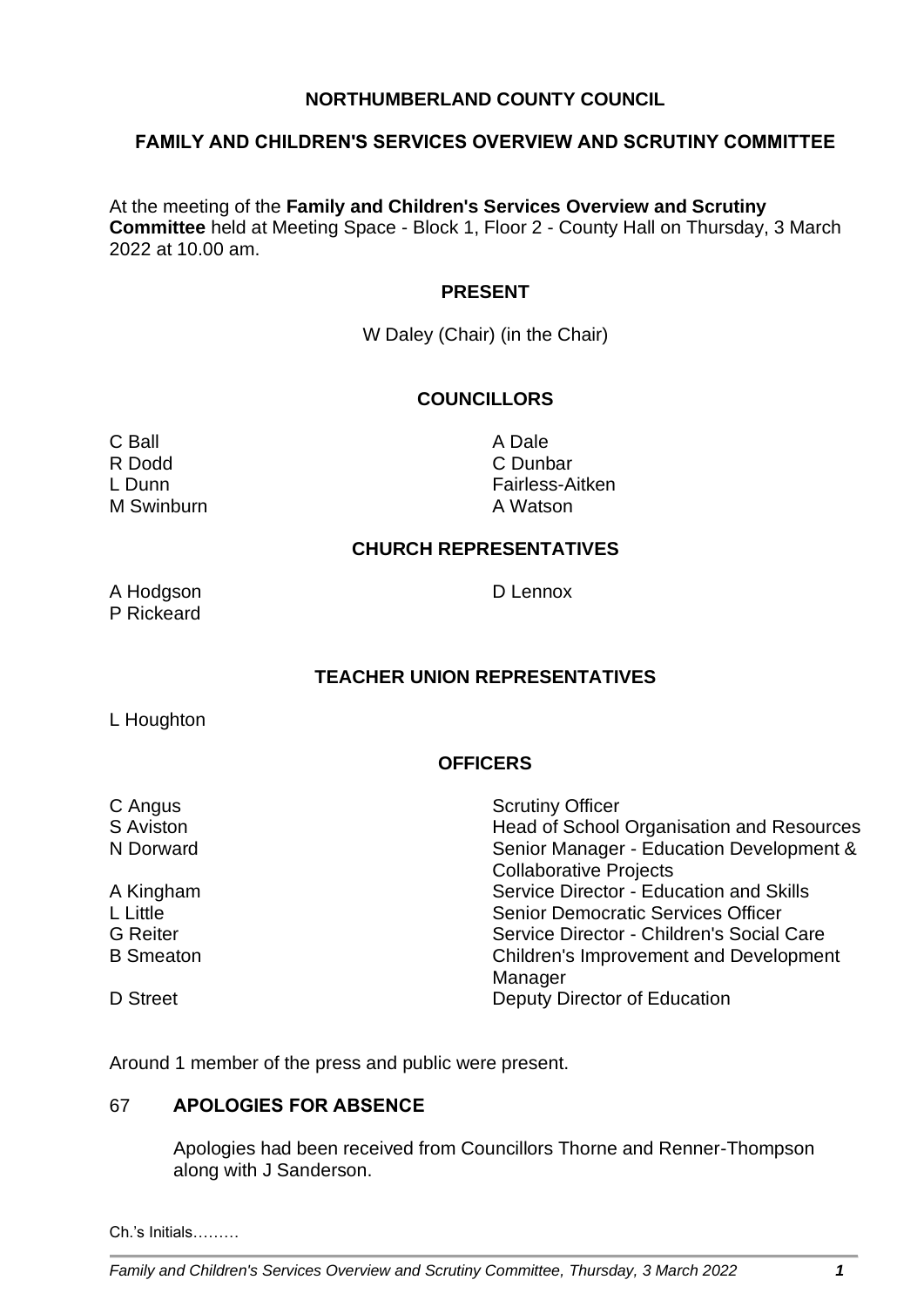#### 68 **MINUTES**

The minutes of the Family and Children's Services Overview and Scrutiny Committee held on Thursday 3 February 2022, as circulated, were agreed as a true record and were signed by the Chair.

#### 69 **DISCLOSURE OF MEMBERS' INTERESTS**

Councillor Dodd advised that the landowner in respect of agenda item 13 on the agenda had previously been the Leader of the Conservative Group and therefore he would withdraw for that item. Councillor Daley advised that he had also been lobbied by Northumberland County Council three years ago on agenda item 13 when he was Deputy Leader, however he had not had any further involvement.

# 70 **FORWARD PLAN OF KEY DECISIONS**

The Forward Plan of Cabinet decisions for March to June 2022 had been shared with Members for information.

**RESOLVED** that the information be noted.

The Chair advised that the agenda would be reordered and Item 8 on the agenda would be taken next.

# 71 **SCHOOL TRANSPORT REVIEW - BRIEFING NOTE**

A Kingham introduced the item to the Committee with the aid of a power point presentation advising that this briefing note was to inform Members of the forthcoming review of the school transport arrangements at Northumberland County Council. The review was being undertaken following a request by this Committee for a review of the governance of school transport with the terms of reference and the timed phased approach outlined in the report and an overview of the process was provided.

In response to a question related to the costs involved in providing schemes which were legislated for by Government and those which the Council provided above this, and the integration of school and passenger services to reduce costs and benchmarking, Members were advised that the review would address this with details provided in the final report which would make clear the costs of the statutory service and those which were choices and followed the priorities of the Administration.

Assurance was provided that a variety of checks on operators were already being picked up as part of the review and that this was not a cost saving exercise but was about ensuring that appropriate transport was provided to meet the needs of children. The review was about internal checks and balances at this time, however it might be that parental involvement might come out as a recommendation of the review. A response would be requested from the School Transport Team on pressures and safeguarding in response to the increase in cost of fuel.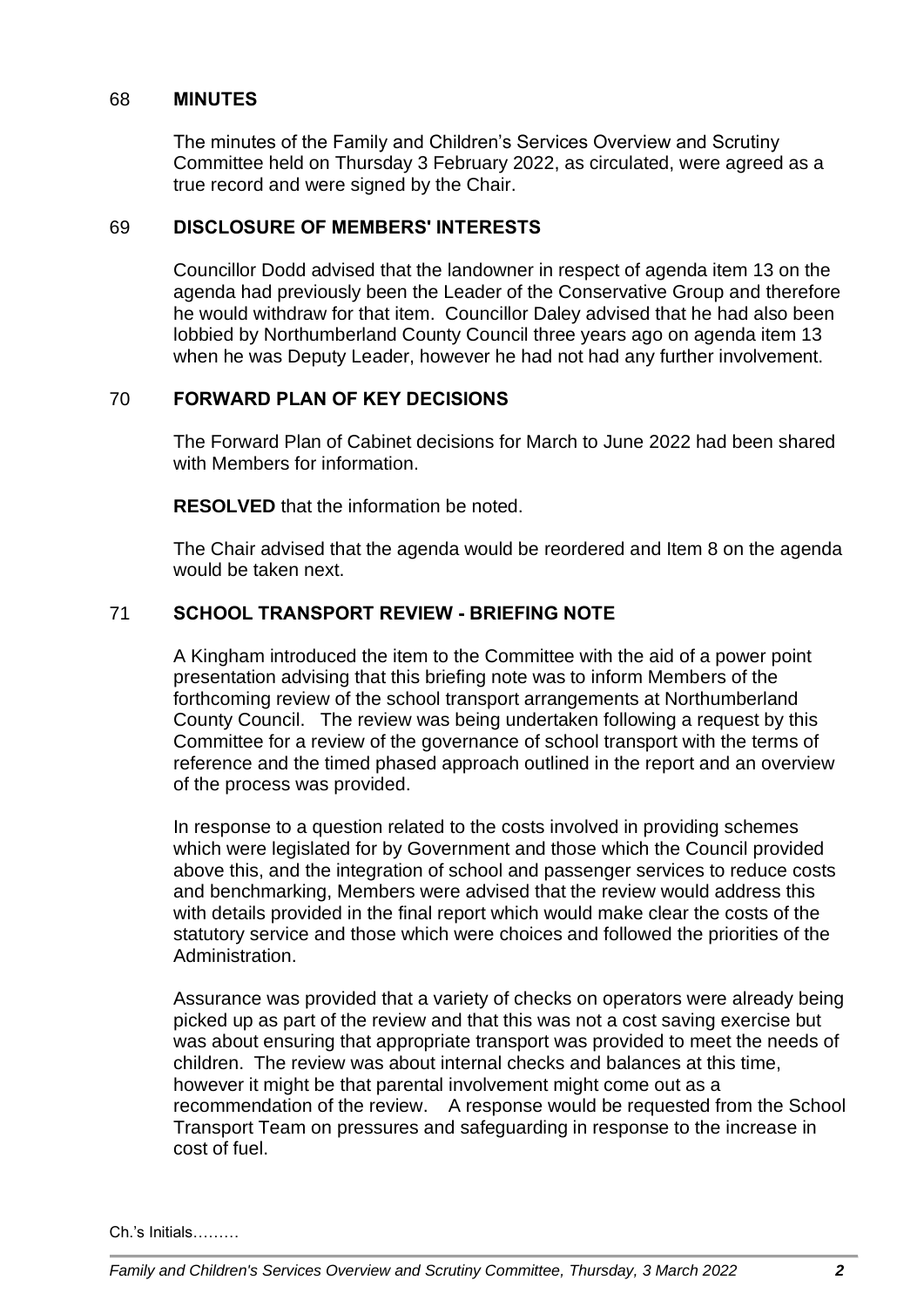**RESOLVED** that the terms of reference and tasks outlined were agreed.

# 72 **FINAL DECISION ON THE STATUTORY PROPOSALS FOR ATKINSON HOUSE**

The Cabinet report, which was being pre-scrutinised by this Committee set out an analysis of the representations received from interested parties during the fourweek statutory consultation on proposals for Atkinson House Special School. A comprehensive introduction to the report and a power point presentation was provided by S Aviston, Head of School Organisation and Resources, who advised that within statutory guidance Cabinet should give greatest weight to responses from those stakeholders likely to be most affected by the proposals. Paul Samson, Headteacher at Atkinson House and David Harrison, Chair of Governors at Atkinson House were in attendance. Mr Hodgson advised that he had spoken to the Roman Catholic Diocese who had expressed their support and this would be reported to Cabinet when they made their decision.

In response to questions from Members of the Committee, the following information was provided:-

- Whilst there would be capacity for the number of pupils to be increased, the Headteacher advised that many of the pupils attending the school, all of whom had an EHCP and had SEMH needs, found it difficult being in larger classes. The school currently allowed for smaller groups to be taught together and should the numbers of pupils attending the school increase then a review of the nature and the type of students attending the school would be required.
- There would be a name change for the new facility, however this would be the subject of discussions with the Headteacher and Governing Body. It was important that every child was given the opportunity to develop within the new facility and services such as Educational Phycologists and speech and language specialists would be co-located on site to assist with this.
- The proposed Gilbert Ward Academy was a fixed size and footprint and would not be expanded to meet any increased demand, instead alternative and improved provision would be looked at to meet the needs of children closer to their home areas and three new build opportunities were being considered. It was expected that the Planning Application would be submitted in approximately 4 weeks for the Gilbert Ward Academy, however Members were asked to note that this was to be delivered by the DfE and not the team at NCC.
- The refurbishment of the existing Richard Coates site offered a significant level of space to that which would be provided if it was a new build under the DfE formula and the existing building had been well looked after. Mr Samson advised he had visited new build schools and whilst they were well built, they were quite clinical. It was thought the Richard Coates site would better meet the needs of the children, many of whom found change difficult, with the school being zoned in order to help support individual needs. He understood the safeguarding concerns and welcomed the partnership work with both the Primary School and the Pele Trust.
- The new facility would be covered by CCTV both external and internal and fencing will be kept inside the hedge line.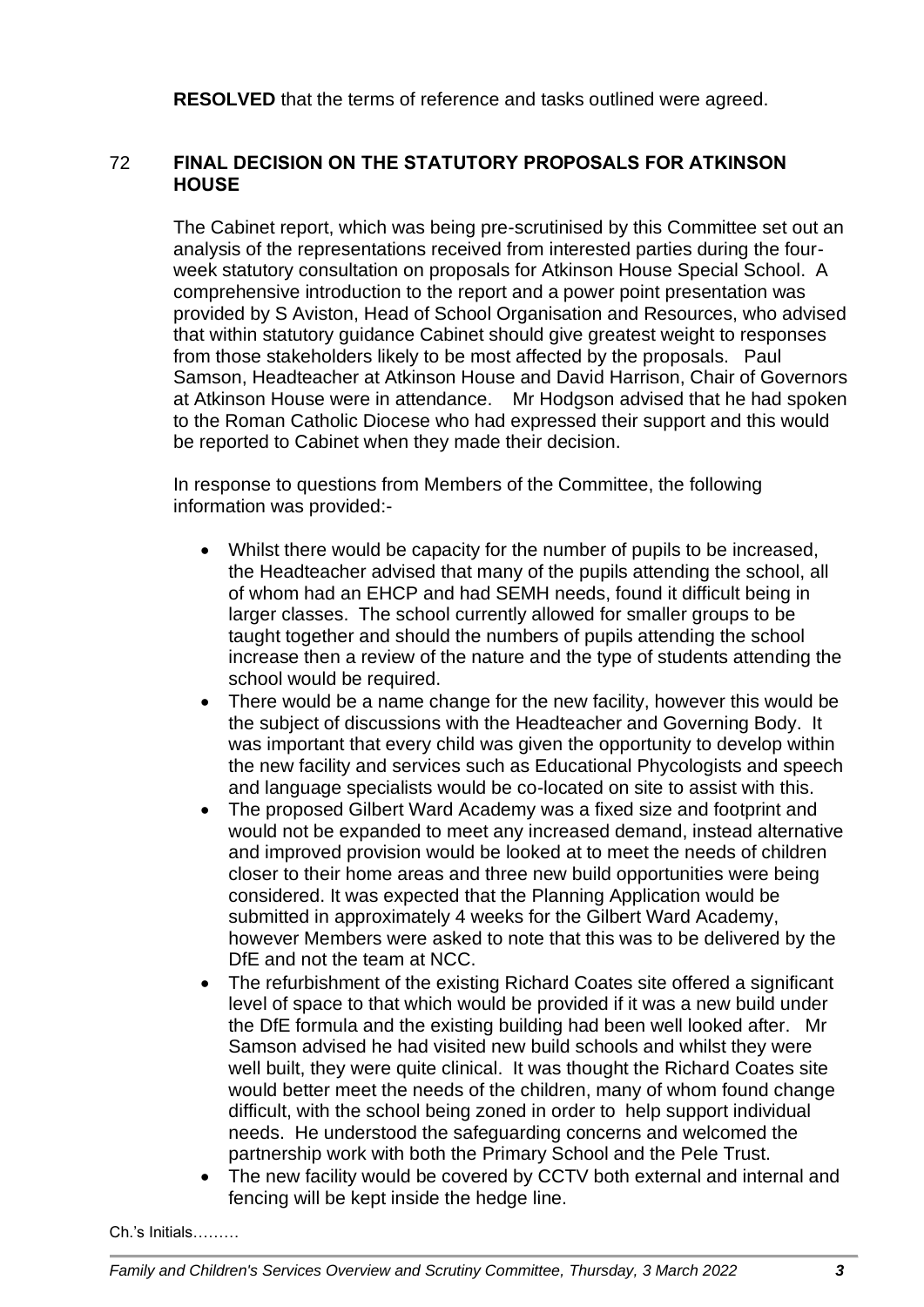• It had long been an ambition of Atkinson House to be co-educational, however the existing building did not allow for this and it would be the role of the leadership team to deliver the vision and create an environment which allowed each child to have the best opportunity.

Members welcomed the proposals and felt that Officers had addressed the concerns of residents in relation to highways and safety raised during the informal and formal consultation very well.

**RESOLVED** that Cabinet be advised that this Committee unanimously supported the recommendations in the report.

# 73 **ANNUAL REPORT FOR EDUCATION AND SKILLS SERVICE 2020/21**

The report presented the work of the central Education and Skills team and its impact in supporting the continuing education challenges throughout the ongoing Covid 19 global pandemic. A detailed and comprehensive introduction to the report was provided by A Kingham, Service Director – Education and Skills in which she highlighted key areas and issues. A power point presentation was also provided.

Members welcomed the excellent report and the Chair asked that it be placed on record appreciation of both the core team in Education and Skills and the wider teaching and schools workforce, who had stepped up and despite all the challenges both prior to and during the pandemic, had demonstrated their commitment to the future of children and young people in Northumberland.

It was clarified that additional detailed information could be found on the digital version of the report. In response to some concerns regarding KS4 results, it was highlighted that the majority of secondary schools in the County were academised. It was suggested that it would be helpful if the Regional Schools Commissioner be invited to attend this Committee to discuss performance within secondary schools and what could be done, working in partnership, as some had made little improvement since being academised. Members were advised that work had been undertaken through the School Improvement Programme and following closer working between maintained and acadamised schools during Covid, Officers were confident that as OFSTED picked up the pace of visits that improved results would be seen over the next 12 to 18 months.

In relation to concerns regarding flooding and drainage issues encountered at the new Queen Elizabeth High School in Hexham, Members were advised that there was an issue with run-off from land above the school site and discussions were ongoing with the landowner. Work had been undertaken on site and at the offsite culvert which had partly addressed the problem which mainly occurred on a Saturday and Sunday when the school was closed. It was confirmed that the old building had now been demolished.

Members thanked officers for the excellent report.

**RESOLVED** that the digital annual report be received and the performance given the continued challenges of the global pandemic and the value support being provided be recognised.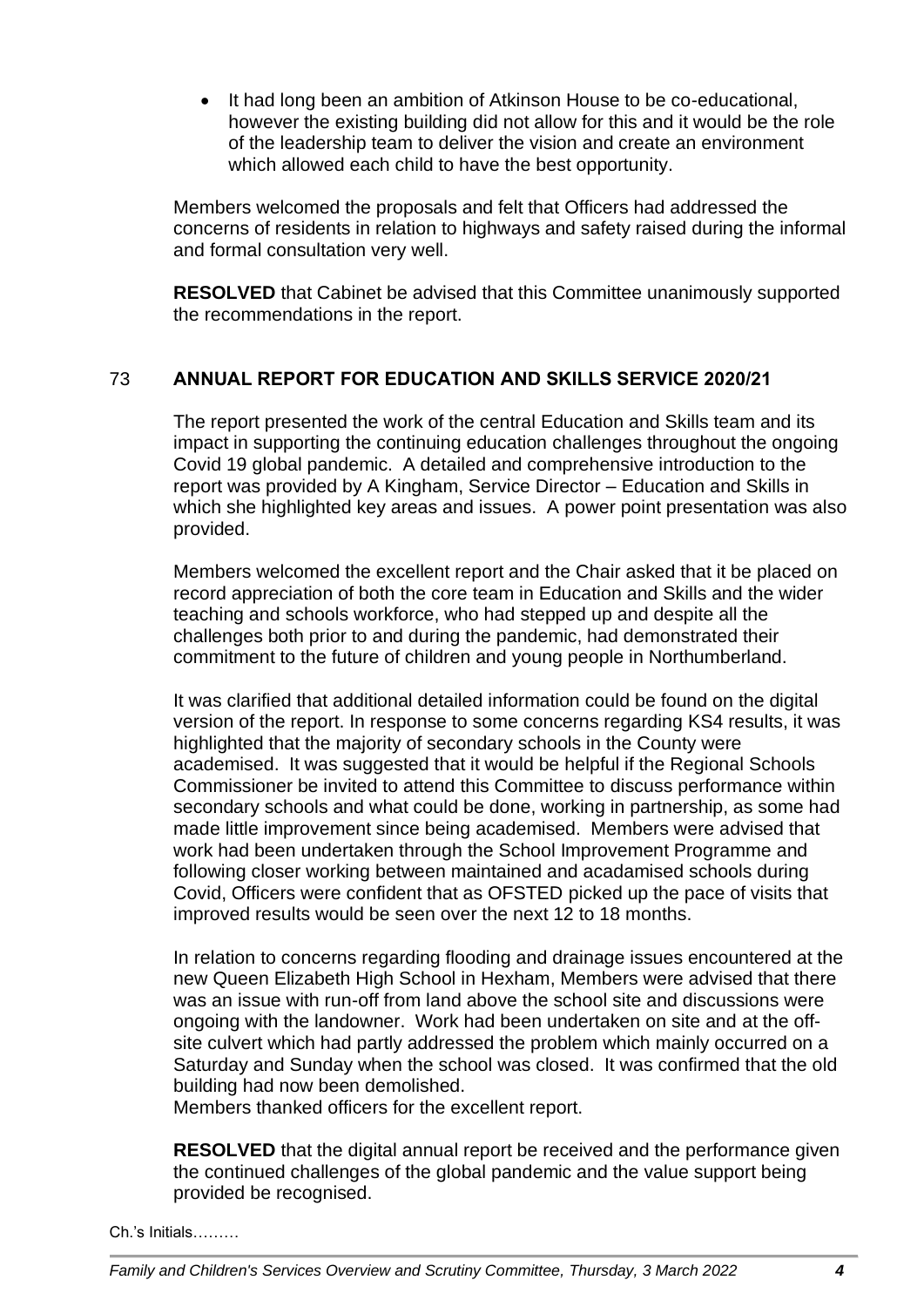# 74 **SAFEGUARDING ACTIVITY TRENDS AND BENCHMARKING REPORT**

The report provided an analysis of trends within the social work activity in responding to safeguarding concerns regarding Northumberland's children and young people. Key performance indicators and comparisons to national and regional variations were incorporated into the report. An introduction to the report was provided by B Smeaton, Children's Improvement and Development Manager.

It was clarified that more detail on the areas from which children came into care was provided as part of reporting processes to the Safeguarding and Corporate Parenting Group. Efforts were made to place children locally and rates of placing children within 20 miles of their home address was higher than both the national and regional average. Performance information was scrutinised at Senior Management level at least once per month, but this was drilled down even further by service area and changes made when it was necessary.

In response to a question in relation to immunisation and checks on teeth it was advised that efforts were being made to get looked after children prioritised and this was being monitored through the Safeguarding and Corporate Parenting Group. Whether the use of private dental care for looked after children had been undertaken would be checked. Members were advised that Officers were aware of the trial being undertaken in Wales to provide care leavers with a basic income although they did have some concerns on how it would work.

The target of child and family assessments for children being carried out within 45 days was set nationally however there was management oversight of the process from the beginning to the end of the process and if it was found that services were required during the assessment process then these would be picked up and offered at that time rather than waiting until the end of the assessment period. A number of cases would require no further action because of the work undertaken during the assessment period. A great deal of detailed information had previously been provided to the Committee on the recruitment and retention of social workers.

The Chair and Members welcomed and thanked Officers for the very detailed report.

**RESOLVED** that the information be noted.

## 75 **FAMILY AND CHILDREN'S SERVICES OVERVIEW AND SCRUTINY COMMITTEE WORK PROGRAMME AND MONITORING REPORT 2021/22**

The work programme had been circulated for information and any issues which Members wished to bring to the Committee should be raised with the Chair or the Scrutiny Officer in the first instance. The attendance of the Regional Schools Commissioner at a future would be discussed between Officers and the Chair after the meeting.

**RESOLVED** that the information be noted.

## 76 **URGENT BUSINESS**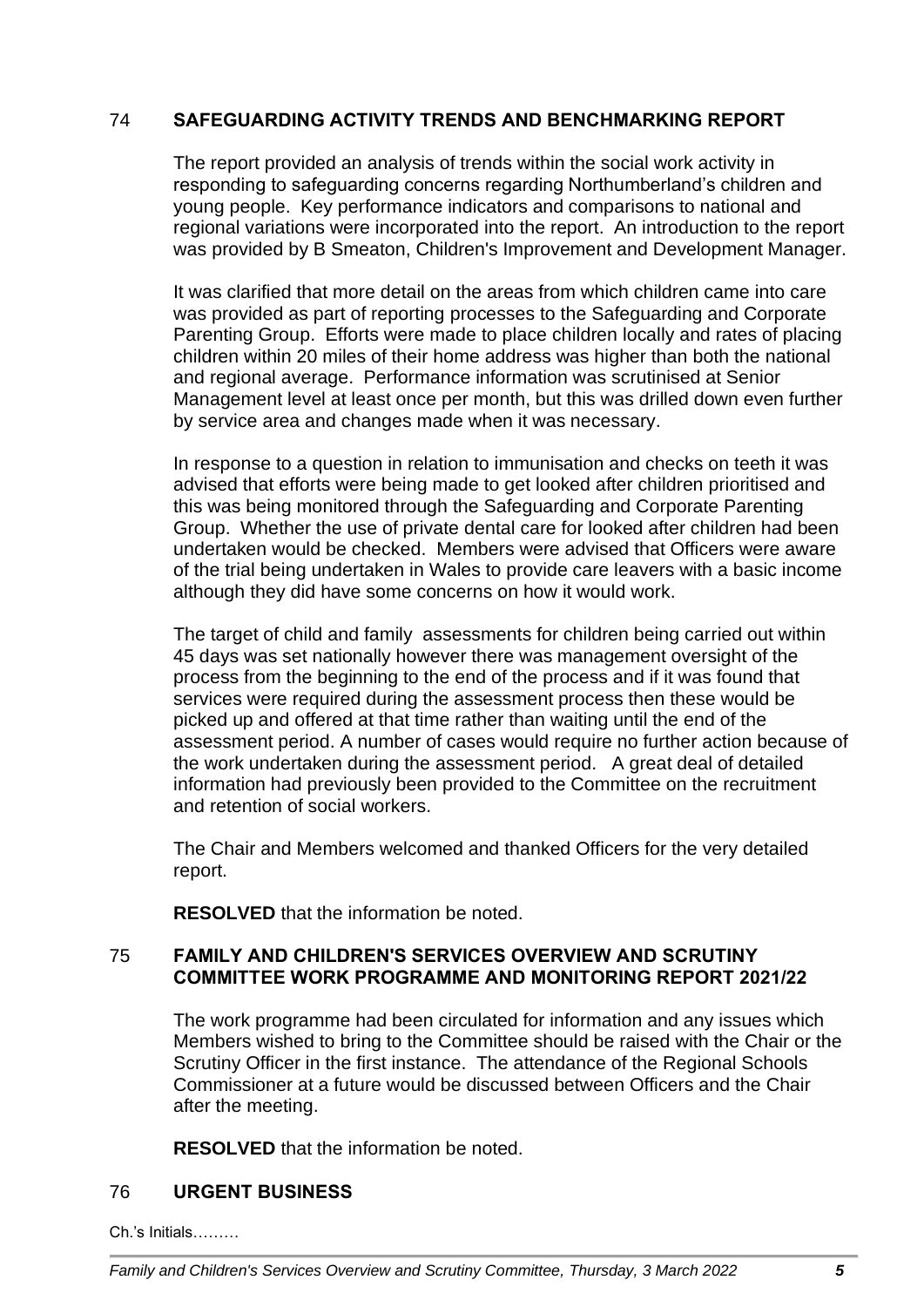G Reiter, Service Director – Children's Social Care advised that through the work of the Safeguarding and Corporate Parenting Group and to see how Members could support and undertake their corporate responsibilities for looked after children, it had been agreed that a skills audit, initially of Members of both this Committee and the Corporate Parenting Group, would be undertaken and a questionnaire would be circulated to Members shortly.

# 77 **PART II**

# 78 **SUSPENSION OF STANDING ORDERS**

In line with Standing Orders and as the meeting approached the three hour limit it was proposed by Councillor Swinburn, seconded by Councillor Dunbar and agreed that Standing Orders be suspended and the meeting continue.

## 79 **EXCLUSION OF PRESS AND PUBLIC**

## **RESOLVED:**

(a) That under Section 100A (4) of the Local Government Act 1972, the press and public be excluded from the meeting during consideration of the following items on the Agenda as it involves the likely disclosure of exempt information as defined in Part I of Schedule 12A of the 1972 Act, and

(b) That the public interest in maintaining the exemption outweighs the public interest in disclosure for the following reasons:-

## Agenda Item

13 Paragraphs 1, 2 and 3 as it contained information related to an individual; information which was likely to reveal the identity of an individual; and information related to the financial or business affairs of any particular person (including the authority holding the information)

and

the public interest in maintaining the exemption outweighs the interest in disclosure because disclosure would adversely affect the authority's ability to conduct its affairs.

Councillor Dodd and L Houghton left the meeting at this point.

# 80 **RDA RELOCATION FROM TRANWELL (PEGASUS CENTRE) TO KIRKLEY HALL CAMPUS (NORTHUMBERLAND COLLEGE)**

The report summarised a cost-based proposal in relation to the possible RDA relocation from Tranwell (Pegasus Centre) to Kirkley Hall Campus (Northumberland College). Neil Dorward, Senior Manager - Education Development & Collaborative Projects provided an introduction to the report